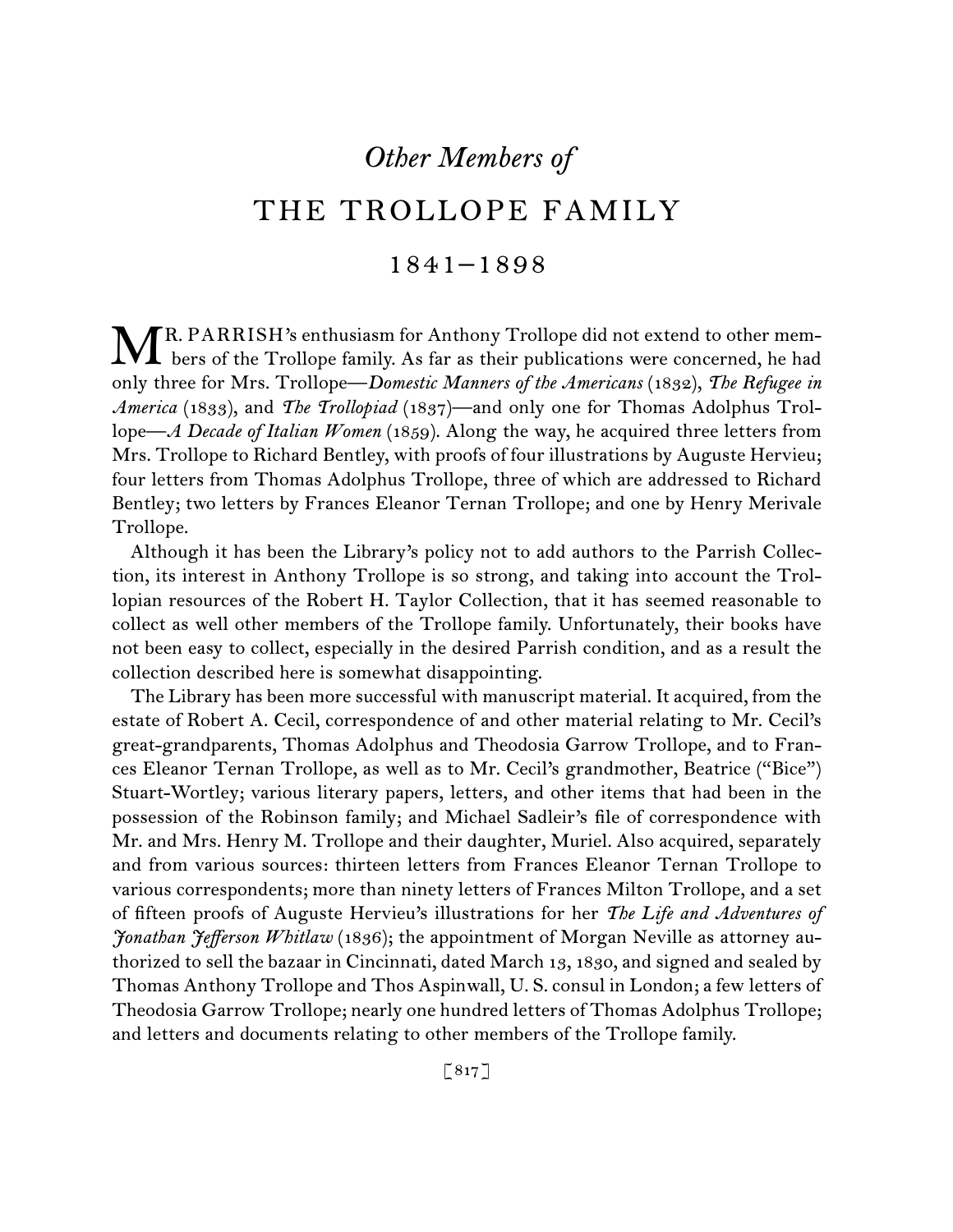Frances

## Eleanor Ternan Trollope 1835–1913

- 1. *The Homes and Haunts of the Italian Poets.* By Frances Eleanor Trollope and T. Adolphus Trollope.... London: Chapman and Hall, Limited, 1881.
- 2 vols. 19.5 cm.

Grayish olive sand cloth, front cover and spine blocked in black, back cover blocked in blind.

2. *Little Lilywhite. . . .* Illustrated by Mars [pseud.] . . . .

In *The Graphic,* March 12–April 2, 1887. London: Graphic Office.

Pages 277–279, 305–307, 329–331, 365, 354 [*sic*]. Illus. 42 cm.

"Mars" was the pseudonym of Maurice Bonvoisin.

The leaves extracted and clipped into grayish yellowish brown plain wrappers.

- 3. "That Wild Wheel".... London: Richard Bentley & Son, Publishers in Ordinary to Her Majesty the Queen, 1892.
- 3 vols. 19 cm.
- T.p. printed in black and red.

"This Story has already appeared as a serial in the pages of the 'Graphic.'"

Very dark red smooth cloth, blocked in blind. Endpapers patterned with publisher's device, greenish gray on white.

## Frances Milton Trollope 1780–1863

4. *The Barnabys in America; or, Adventures of the Widow Wedded. . . .* London: Henry Colburn, 1843.

3 vols. Fronts., plates. 21 cm.

The illustrations are by John Leech.

Grayish blue vertical fine rib cloth, blocked in blind. New endpapers, of the same pale yellow paper as the original.

"Mr. Colburn's List," 8 p. at back of Vol. III.

*The Barnabys in America. Danish*

5. *Barnabys i Amerika.* En Fortsaettelse af "Enken Barnaby" og "den gifte Enke".... Oversat fra Engelsk af Ferdinand Braemer.... København: Trykt, paa Oversaetterens Forlag, i S. Triers Officin, 1845.

2 vols. 12.5 cm.

Diagonally ribbed boards embossed with a pattern of birds, animals, flowers, and foliage; dark olive green with curly black lines. Strong brown leather spine and corners. Glazed edges, moderate olive green. Very dark green shell marbled endpapers.

6. *Charles Chesterfield, or The Adventures of a Youth of Genius. . . .* London: Henry Colburn, 1841.

3 vols. Fronts., plates. 20.5 cm.

The illustrations are by Phiz (Hablot K. Browne).

Dark grayish blue fine diaper cloth, blocked in blind.

"New Publications," May  $1841, 78$  p. at back of Vol. iii.

7. *Domestic Manners of the Americans*. . . . London: Whittaker, Treacher, & Co., 1832.

2 vols. Fronts., plates. 20.5 cm.

The illustrations are by Auguste Hervieu.

Dark blue smooth cloth. Paper label on spine. "Works Published," [1], 8 p. at back of Vol.

ii.

Bookplate of Michael Sadleir.

8. ———.... Second Edition.... London: Whittaker, Treacher, & Co., 1832.

2 vols. Fronts., plates. 21 cm.

Dark blue smooth cloth. Paper label on spine. "Works Published,"  $\lceil 1 \rceil$  p. at back of Vol. II.

9. ———. . . . Fifth Edition. London: Richard Bentley, Publisher in Ordinary to her Majesty, 1839.

[viii], 384 p. Front., plates, illus. 16.5 cm. Halftitle: Bentley's Standard Library of Popular Modern Literature.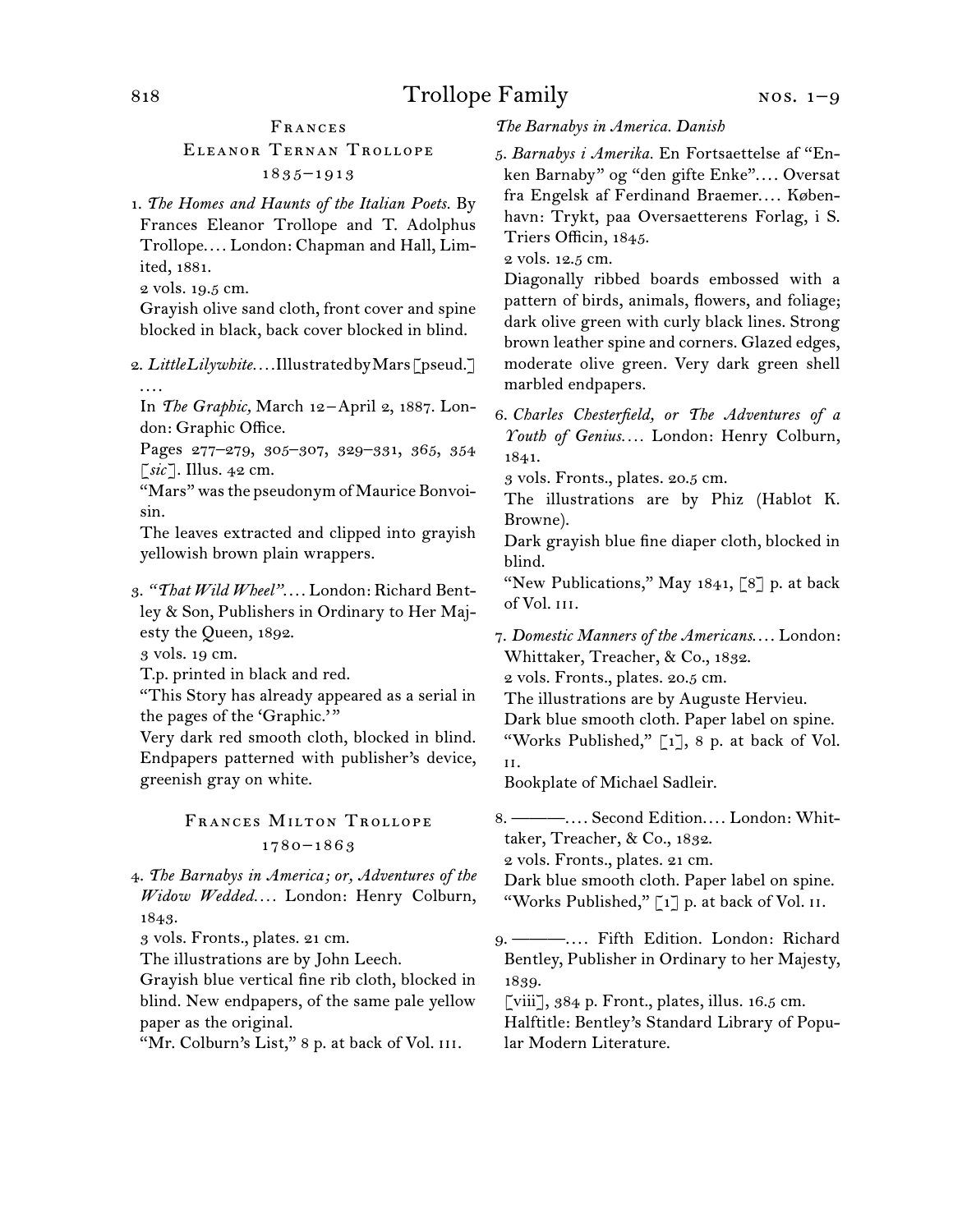#### nos. 9–15

# Trollope Family 819

"Preface to the Fifth Edition," p. [v–vi].

The frontispiece is a portrait of Mrs. Trollope by Hervieu, etched by W. Greatbatch. The 2 etched plates and 12 wood-engraved illustrations by Hervieu are reduced versions of the original lithographs.

Red, yellow, and blue nonpareil marbled boards and endpapers. Black leather spine and corners. Glazed edges, red.

#### *Domestic Manners of the Americans. Dutch*

10. *Zeden, Gewoonten en Huisselijk Leven der Noord-Amerikanen. . . .* Beschreven, na een Driejarig Verblijf in de Vereenigde Staten; (gevolgd naar den Vierden Engelschen Druk.).... Haarlem: de Wed. A. Loosjes, Pz., 1833.

2 vols. 23 cm.

Very dark purplish red speckled flexible boards. Paper label on spine.

#### *Domestic Manners of the Americans. French*

11. Moeurs Domestiques des Américains.... Ouvrage Traduit de l'Anglais sur la Quatrième Édition.... Paris: Librairie de Charles Gosselin, 1833.

2 vols. 20.5 cm.

Yellow Spanish marbled boards. Very dark yellowish green leather spine, gilt, and corners. Sprinkled edges, blue. Endpapers patterned with rows of dots and dashes, dark green on white.

Signature (?) of Chevr. de Britto on verso of free front endpaper of each vol.

#### *Domestic Manners of the Americans. German*

12. *Leben und Sitte in Nordamerika. . . .* Nach der vierten Auflage aus dem Englischen úbertragen von Dr. Hermann Franz.... Mit 24 Darstellungen in Steindruck.... Kiel: Universitáts-Buchhandlung, 1835.

3 vols. Fronts., plates. 16 cm.

"Nachwort des Uebersetzers," Hamburg, im Juni 1834, Vol. III, p. [260]-264.

The illustrations are reduced versions of those

by Auguste Hervieu, lithographed by Winckelmann & Söhne in Berlin.

Blue and red Spanish marbled boards and edges. Bluish green leather spine, gilt, and corners.

13. *Jessie Phillips. A Tale of the Present Day....* London: Henry Colburn, 1844 [i.e. 1842–43]. 11 parts (viii, 352 p.). Front., plates. 22.5 cm.

Wrapper title: Jessie Phillips: A Tale of the New Poor-Law.

Monthly numbers, Dec. 31, 1842–Nov. 30, 1843.

The illustrations are by John Leech.

Light greenish gray decorated wrappers. Adverts. on outside back wrapper.

For detailed description of the parts and adverts. inserted, see Sadleir, *XIX Century Fiction,* p. 347–348. Part 7 is numbered 8 on outside front wrapper and corrected in ink to 7, as on Sadleir's copy. This part lacks the inset leaf noted by Sadleir. "Twelve Monthly Parts" on outside front wrapper of Part 11 is altered in ink to "11," as on Sadleir's copy.

14. *The Laurringtons; or, Superior People....* London: Printed for Longman, Brown, Green, and Longmans, 1844.

3 vols. 20 cm.

Dark olive green diaper cloth. Dark red leather label on spine.

Book label of Elizabeth Strutt.

15. *The Life and Adventures of a Clever Woman.* Illustrated with Occasional Extracts from Her Diary.... London: Hurst and Blackett, Successors to Henry Colburn, 1854.

3 vols. 20 cm.

Moderate olive green diagonal cord cloth, covers and spine blocked in blind.

"New Publications," 23, [1] p. at back of Vol. i. Adverts., 16 p. at back of Vol. ii.

Inscribed on free front endpaper of each vol.: Wm L Gwynne 1855.

Bookplate of Geo. Evelyn Cower.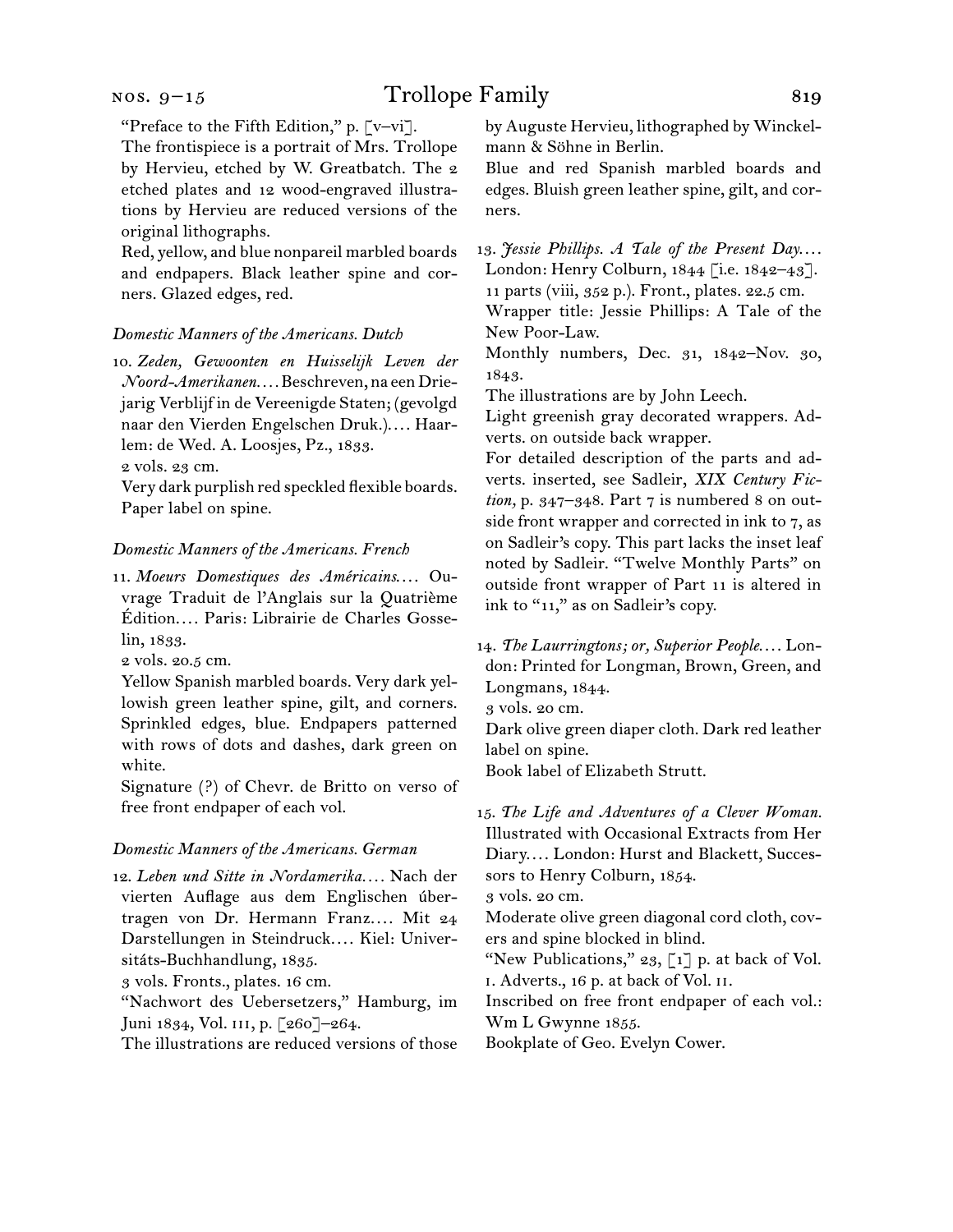16. *The Life and Adventures of Jonathan Jefferson Whitlaw; or Scenes on the Mississippi. . . .* With Fifteen Engravings.... London: Richard Bentley, 1836.

3 vols. Fronts., plates. 21 cm.

The illustrations are by Auguste Hervieu.

Grayish yellowish brown boards. Spine of diagonal fine rib cloth embossed with an overall leaf pattern, dark grayish green. Paper label on spine. Free back endpaper of Vol. iii torn out.

Bookplate of Henry Monteith.

17. *The Life and Adventures of Michael Armstrong,*  the Factory Boy.... London: Henry Colburn; Edinburgh: Bell and Bradfute; Dublin: John Cumming  $\lceil 1839 \rceil$ –40.

12 parts (viii, 387 p.). Front., plates. 22.5 cm.

Monthly numbers, Mar. 1, 1839–Feb. 1, 1840. The illustrations are by Auguste Hervieu (17), Robert W. Buss (3), and Thomas Onwhyn  $(4).$ 

Pale yellow illustrated wrappers. Adverts. on outside back wrapper, dated Feb. 1839 on No. 1. No. 9 lacks back wrapper.

For a description of the parts, see Sadleir, *XIX Century Fiction,* p. 348–349. The back wrappers of Nos. 1, 2, 5–8, 11, and 12 of the Parrish copy differ from those of the Sadleir copy. No. 5 has no tipped in slip, and No. 8 lacks the prospectus.

18. *Life and Adventures of Michael Armstrong,*  the Factory Boy.... London: Henry Colburn, 1840.

3 vols. Fronts., plates. 20.5 cm.

Inset leaf with list of Illustrations appears at back of Vol. iii.

The illustrations are as in the part issue.

Grayish yellowish brown boards. Moderate yellowish brown horizontal rib cloth spine. Paper label on spine.

Adverts.,  $\lbrack 2 \rbrack$  p. at back of Vol. II.

Stamped in red on t.p. of each vol.: W. H. Chamberlin.

19. Copy 2.

Inset leaf with list of Illustrations appears in Vol. 1, between preliminary leaves and p.  $\lceil 1 \rceil$ of text.

Dark yellowish green diaper cloth, blocked in blind.

Adverts. as above.

Inscription on free front endpaper of Vol. i dated Xmas. 1839.

Bookplate of Michael Sadleir.

20. *The Lottery of Marriage. A Novel. . . .* London: Henry Colburn, 1849.

3 vols. 20 cm.

Grayish olive boards. Dark purplish blue fine diaper cloth spine. Paper label on spine.

21. *The Mother's Manual; or, Illustrations of Matrimonial Economy. An Essay in Verse.* With Twenty Plates.... London: Treuttel and Würtz and Richter, 1833.

 $\lceil 3 \rceil$ , 82 p. Front., plates. 25 cm.

Added t.p., engraved.

Published anonymously.

"Preface," signed F.T.

The illustrations are by Auguste Hervieu.

Brownish orange alligator. Light yellowish green glazed paper label, printed in gold, on front cover. Light pink endpapers, with glazed wide and narrow vertical stripes.

Inscription on verso of free front endpaper: Given me by Mrs. Trollope the Authoress at Hombourg July 24th 1833. "Elizabeth" inscribed with a flourish on t.p.

Printed slip pasted on pastedown front endpaper: This Book, which formed part of the Library of H.R.H. The Princess Elizabeth, Landgravine of Hesse Homburg, Daughter of H.M. George the Third, was purchased at the Sale of the said Library by Sotheby and Wilkinson, April, 1863.—John Owen Smith.

22. *One Fault. A Novel. . . .* London: Richard Bentley, 1840.

3 vols. 20 cm.

Dark grayish reddish brown diagonal straight-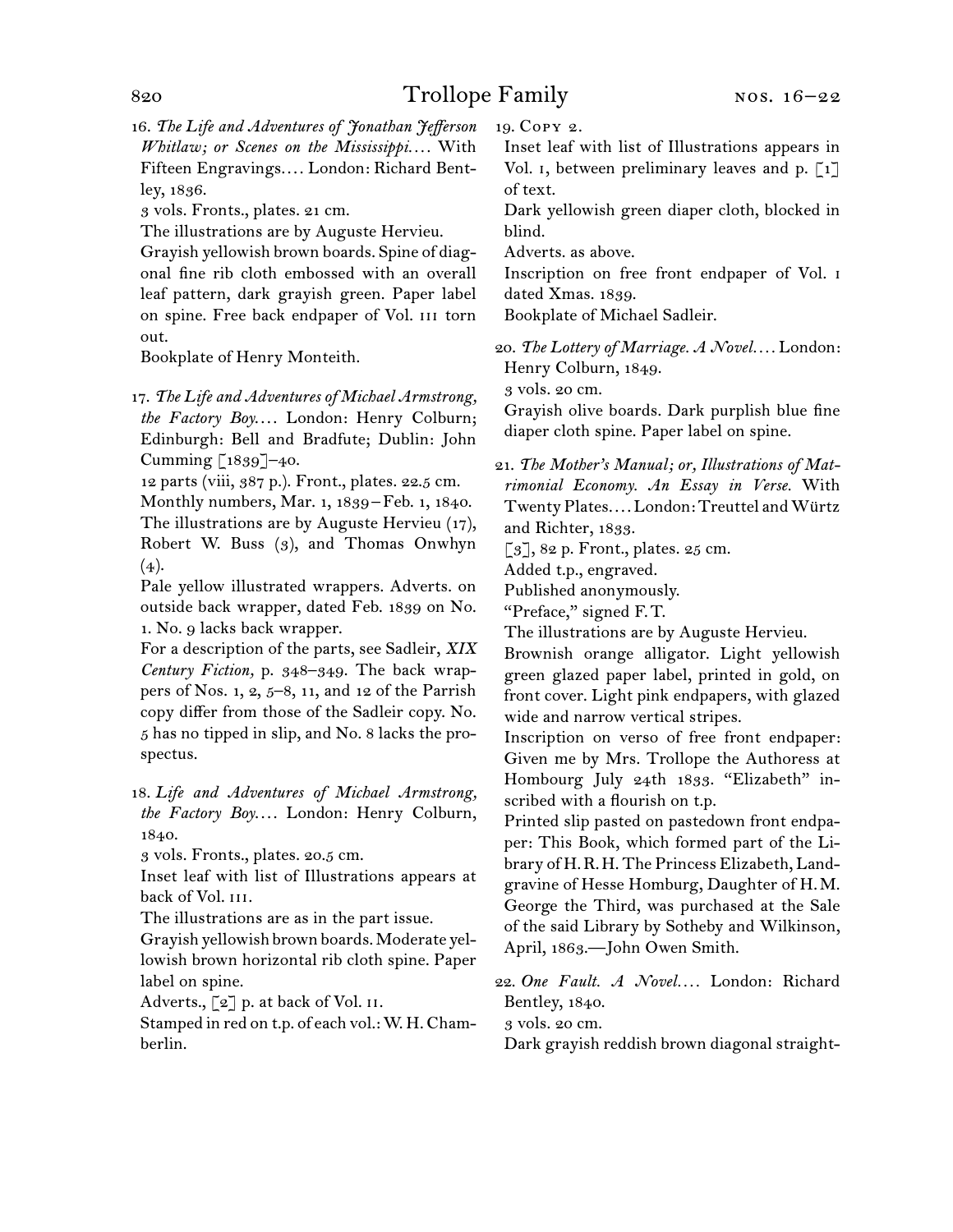grain morocco cloth. Dark red leather label on spine.

Book label of Elizabeth Strutt.

23. Paris and the Parisians in 1835.... Paris: A. and W. Galignani and Co, 1836.

2 vols. 18 cm.

Moderate yellow German marbled boards. Grayish yellowish brown leather spine, gilt. Sprinkled edges. Dark yellowish brown shell marbled endpapers.

In *Bentley's Miscellany.* Vol. vi. London: Richard Bentley, 1839.

Pages 483–495. Illus. 23 cm.

The single illustration, opposite p. 492, is by A. Hervieu.

Light brown and blue shell marbled boards. Black leather spine and corners.

Bookplate of Charles Finch Foster.

In dickens collection  $\lceil$  cd 528].

25. *The Refugee in America: A Novel. . . .* London: Whittaker, Treacher, and Co.; New-York: Reprinted for the Booksellers, 1833.

2 vols. 20 cm.

Grayish red smooth cloth. Paper label on spine. Flyleaf and leaf with advert. on verso before t.p. in each vol.

Signature of Florella Jones on t.ps.

26. Copy 2.

Signature of James Lewis on pastedown front endpaper of each vol., dated March 1839 in Vol. i.

27. *Uncle Walter. A Novel. . . .* London: Colburn and Co., 1852.

3 vols. 20.5 cm.

Grayish yellow green boards. Dark purplish blue fine diaper cloth spine. Paper label on spine.

28. *The Vicar of Wrexhill. . . .* London: Richard Bentley, 1837.

3 vols. Fronts., plates. 21 cm.

The illustrations are by Auguste Hervieu.

Grayish yellowish brown boards. Paper label on spine.

Bookplate of A. Edward Newton.

29. *The Widow Married; A Sequel to "The Widow Barnaby"*. . . . With Numerous Illustrations*. . . .* London: Henry Colburn, 1840. 3 vols. Fronts., plates. 21 cm. The illustrations are by R. W. Buss. Dark grayish yellowish brown fine diaper cloth, blocked in blind. Adverts., [2] p. at back of Vol. III. Bookplate of Baron Northwick.

#### contribution

30. *The Autographic Mirror: Autographic Letters and Sketches of Illustrious and Distinguished Men of Past and Present Times; Sovereigns, Statesmen, Warriors, Divines; Historians, Lawyers; Literary, Scientific, Artistic, and Theatrical Celebrities.* London and New York: Cassell, Petter, and Galpin [1864–66].

4 vols. Illus. Vols. i–ii, 41.5 cm.; Vols. iii–iv, 32 cm.

Feb. 20, 1864–June 1866.

Vols. i and ii in English and French.

The periodical consists of two sections: autographs (and some drawings) in facsimile and brief biographical or anecdotal sketches about the contributors.

Undated letter from Mrs. Trollope to an unidentified correspondent, Vol. i, 1st section, p. 15; letter from Mrs. Trollope to an unidentified correspondent, 9 November (?), 1835, Vol. iii, 1st section, p. 208.

"Biographical Notices" concerning Mrs. Trollope: Vol. 1, 1st section, p. 15; Vol. III, 2nd section, p. 111.

Dark green sand cloth, blocked in blind.

Bookplate of Alfred Charles Twentyman in Vols. iii and iv.

31. Copy 2.

Vol. i only, with a different t.p.:

*The Autographic Mirror. L'Autographe Cosmop-*

<sup>24.</sup> The Patron King....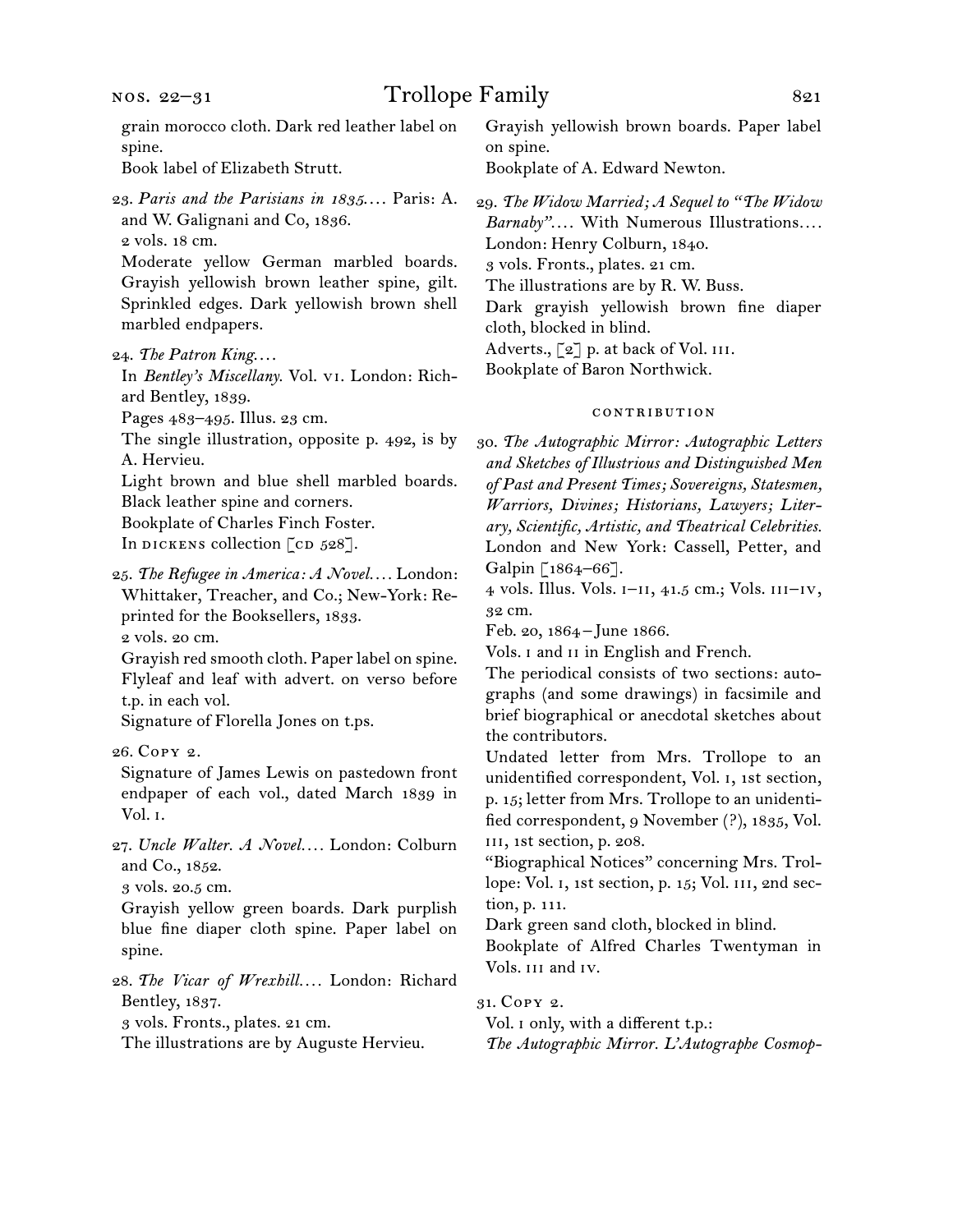*olite. Inedited Autographs of Illustrious and Distinguished Men of Past and Present Times: Sovereigns, Statesmen, Warriors, Divines, Historians, Lawyers, Literary, Scientific, Artistic, and Theatrical Celebrities.* [subtitle also in French]*. . . .*  Lithographed by Vincent Brooks, Chandos St Charing Cross. Office: 13, Burleigh St. Strand, London.

Dark red sand cloth, same blocking in blind as Copy 1.

Both copies in THACKERAY collection [WMT 267–268].

#### trollopiana

32. *American Criticisms on Mrs. Trollope's "Domestic Manners of the Americans"*. . . . London: O. Rich, 1833.

 $[2]$ , 64 p. 21 cm.

"From the 'American Quarterly Review,' September 1832," p.  $\lbrack 1 \rbrack -25$ ; "From the 'North American Review,' Jan. 1833," p. 25–61; "From the 'New-England Magazine,' August 1832," p. 62–64.

Modern grayish brown boards.

33. [Shelton, Frederick William.]

*The Trollopiad; or, Travelling Gentlemen in Amer-*

*ica.* A Satire, by Nil Admirari, Esq. [pseud.]....

New-York: C. Shepard; Providence: Shepard, Tingley & Co., 1837.

xxviii, [29]–151 p. 18.5 cm.

"Dedication to Mrs. Trollope," p. [iii]–v.

Pale red and light blue shell marbled boards. Black leather spine. Sprinkled edges.

### from mrs. trollope's library

34. Cowper, William.

*Poems, by William Cowper, of the Inner Temple, Esq*. . . . A New Edition. London: Printed for J. Johnson and Co., 1811.

2 vols. 22 cm.

Diced brown calf, covers tooled in gold and blind; spines entirely renewed. Brown and blue shell marbled endpapers and edges.

Signature of Frances Trollope, dated 1818, on t.p. of both vols.

Handwritten label of Edward Garritte, Manchester, on pastedown front endpaper of both vols.

## Henry Merivale Trollope 1846–1926

35. Corneille and Racine.... Edinburgh and London: William Blackwood and Sons, 1881.

vi p., 1 leaf, 214 p. 17.5 cm.

On halftitle: Foreign Classics for English Readers. Edited by Mrs. Oliphant.

Deep green smooth cloth, covers and spine blocked in black.

Adverts., [2] p. at back.

Book label of Michael Sadleir.

#### translation

36. Haussonville, Gabriel Paul Othenin DE CLÉRON, COMTE D'.

The Salon of Madame Necker.... Translated from the French by Henry M. Trollope.... London: Chapman and Hall, Limited, 1882.

2 vols. 19.5 cm.

Moderate brown diagonal fine rib cloth, covers and spine blocked in light blue.

Adverts.,  $\lceil 2 \rceil$  p. at back of Vol. II.

Inscribed on halftitle of Vol. i: Anthony Trollope from his aft. son Harry Trollope. In the footnote, Vol. i, p. 121, "Desnoirestenes" has been corrected in ink to "Desnoiresterres." Bookplate of Anthony Trollope.

In ANTHONY TROLLOPE collection  $[AT 479]$ .

#### **THEODOSIA**

GARROW TROLLOPE

1825–1865

37. *Baby Beatrice.*

In *Household Words.* Volume xi. London: Office, 1855.

Pages 303–304. 24 cm.

Published anonymously.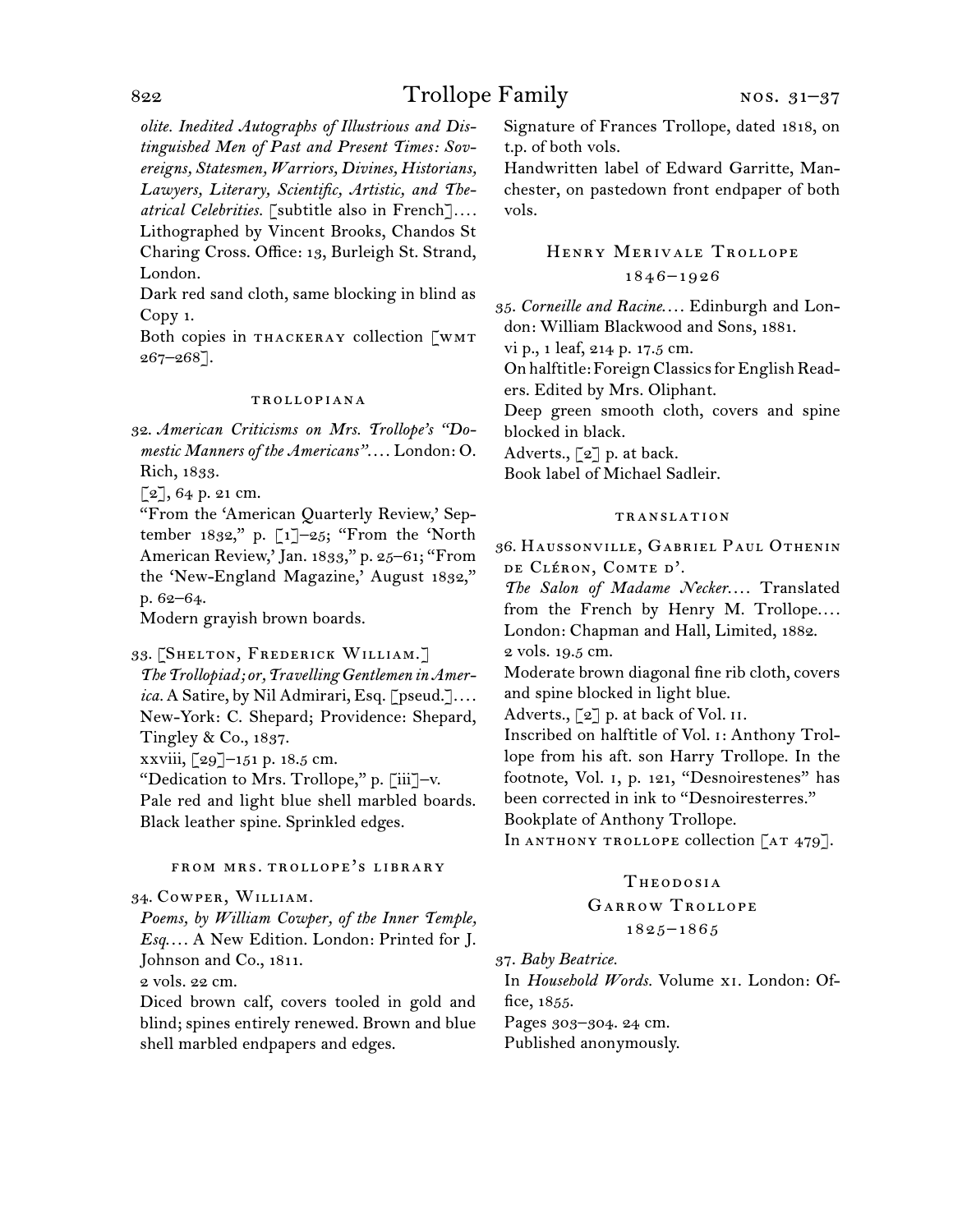spine blocked in blind. In dickens collection  $\lceil$  cd  $569\rceil$ .

38. *The Lady of Ashlynn.*

In *The Keepsake for MDCCCXLIII.* Edited by The Countess of Blessington. London: Longman, Brown, Green, and Longmans; New York: Appleton and Co.; Paris: Aubert and Co.; Leipsic: T. O. Weigel.

Pages [112]–131. Plate. 24 cm.

The plate, "The Haunted Spring," is an engraving by L. Stocks after [James] Poole.

Bright red silk, front cover elaborately blocked in gold and blind, back cover elaborately blocked in blind. A.e.g.

#### **CONTRIBUTION**

39. *The Victoria Regia: A Volume of Original Contributions in Poetry and Prose.* Edited by Adelaide A. Procter. London: Emily Faithfull and Co., Victoria Press, (for the Employment of Women,) 1861.

x, 349, [1] p. 25 cm.

"A Mediterranean Bathing-place," by Theodosia Trollope, p. 44–54.

Vivid red morocco, covers and spine elaborately blocked in gold and blind, with a crown in the center of both covers (design by John Leighton). A.e.g.

In ANTHONY TROLLOPE collection  $[AT 446]$ , which contains six other (variant) copies  $[AT]$ 447–448 and 451–454]. The craik and thackeray collections each contains an additional variant copy  $\lceil$ DC 173 and WMT 334].

#### THOMAS

# Adolphus Trollope

### 1810–1892

40. *Artingale Castle...*. London: Chapman and Hall, 1867.

3 vols. 19.5 cm.

Vivid purplish blue horizontal wave cloth, covers blocked in blind, spine blocked in gold.

Bluish green vertical cord cloth, covers and 41. *La Beata...* Second Edition. London: Chapman and Hall, 1861.

2 vols. 17.5 cm.

Dark grayish green vertical cord cloth, blocked in blind.

42. *Beppo the Conscript. A Novel. . . .* London: Chapman and Hall, 1864.

2 vols. 20.5 cm.

Misbound and incomplete: the volume bound as Vol. i consists actually of the text of Vol. ii preceded by the preliminary pages [i]–iv of Vol. I. The true Vol. II is, not surprisingly, partially unopened.

Dark yellowish brown horizontal dot and line cloth, covers blocked in blind, spine blocked in gold.

Bookplate with a coronet and, below, the intertwined initials LK.

43. *A Decade of Italian Women. . . .* London: Chapman and Hall, 1859.

2 vols. Fronts. 20.5 cm.

Very dark red diagonal cord cloth, covers and spine blocked in blind.

44. *A Family Party in the Piazza of St. Peter*. . . . In *Belgravia,* Vol. 31, Nos. 122–124, Dec. 1876– Feb. 1877. London: Chatto and Windus.

Pages 210–228, 327–343, 437–453. 22 cm.

The above numbers contained in the bound volume.

Very dark red wavy nonpareil marbled boards, edges, and endpapers. Dark blue leather spine and corners.

In collins collection  $\lceil wc 41 \rceil$ .

45. *A Family Party in the Piazza of St. Peter, and*  Other Stories.... London: Chatto and Windus, 1877.

3 vols. 20 cm.

Moderate yellow green pebble cloth, with floral decoration blocked in black on front cover, spine blocked in black and gold.

"List of Books," Jan. 1877, 36 p. at back of Vol. i.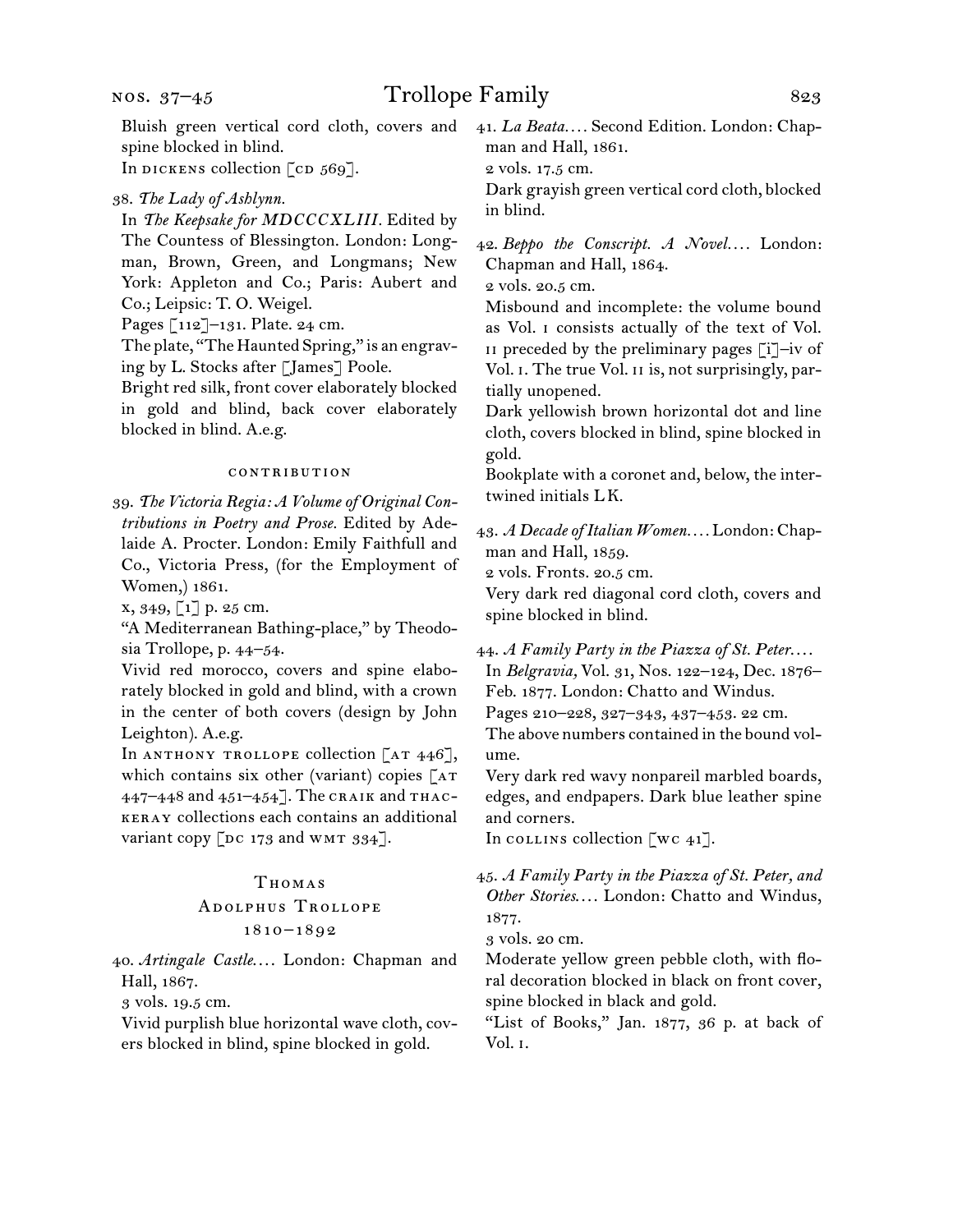46. *Filippo Strozzi. A History of the Last Days of*  50. *Impressions of a Wanderer in Italy, Switzerland, the Old Italian Liberty....* London: Chapman & Hall, 1860.

xvi, 410 p., 3 leaves. Front. 20.5 cm.

Deep reddish brown horizontal cord cloth, covers and spine blocked in blind.

"A Catalogue of Books," Feb. 1860, 32 p. at back.

Bookplate of Charles Dickens. Library label of Charles Dickens, Gadshill Place, June, 1870.

47. The Garstangs of Garstang Grange.... Copyright Edition.... Leipzig: Bernhard Tauchnitz, 1870.

2 vols. in 1. 16 cm.

On halftitle of Vol. i: Collection of British Authors. Tauchnitz Edition. Vol. 1066. Halftitle for Vol. ii lacking.

Dark blue German marbled boards. Deep yellowish brown morocco cloth spine and corners. Pink and blue hair-vein marbled edges.

Bookplate of John Whitehead.

48. *Giulio Malatesta. A Novel. . . .* Second Edition. London: Chapman and Hall, 1863.

3 vols. 20.5 cm.

Dark green morocco cloth, covers and spine blocked in blind.

Inscribed on free front endpaper of each vol.: Lizzy Harris 194 Queens Gate.

49. *A History of the Commonwealth of Florence, from the Earliest Independence of the Commune*  to the Fall of the Republic in 1531.... London: Chapman and Hall, 1865.

4 vols. 22 cm.

T.p. printed in black and red.

Contemporary brown calf, gilt, with two leather labels on spine. Red, blue, and yellow antique spot marbled endpapers and edges.

Marginal annotations in pencil in Vol. III, p. xv, and Vol. iv, p. xii, xiii, xvi–xix, 502, 573, 575, 582, 588.

Bookplate of Anthony Trollope.

In ANTHONY TROLLOPE collection [AT 500].

*France, and Spain. . . .* London: Henry Colburn, 1850.

viii, 408 p. 20.5 cm.

On spine: Impressions of a Wanderer in Switzerland France & Italy.

Dark grayish red vertical cord cloth, blocked in blind.

51. *A Lenten Journey in Umbria and the Marches*. . . . London: Chapman & Hall, 1862.

viii, 308 p. 20.5 cm.

Dark reddish brown horizontal cord cloth, covers blocked in blind, spine blocked in gold.

"A Catalogue of Books," Nov. 1862, 32 p. at back.

Inscribed by the author on halftitle: T. Adolphus Trollope.

Book label of The Robert Crewdson Library, Ambleside.

52. *Leonora Casaloni. A Novel. . . .* London: Chapman and Hall, 1868.

2 vols. 19.5 cm.

Dark yellowish green sand cloth, covers blocked in blind, spine blocked in gold.

Inscribed on verso of free front endpaper in each vol., which has been pasted down to cover a library (?) label: Mrs. Garnett Hastings.

53. *Marietta. A Novel. . . .* London: Chapman & Hall, 1862.

2 vols. 19.5 cm.

Grayish yellowish brown diagonal wave cloth, covers blocked in blind, spine blocked in gold. Stamped on t.p. of each vol.: From the Publishers.

54. *The Papal Conclaves as They Were and as They*  Are.... London: Chapman and Hall, 1876. xviii, 434 p. 23 cm.

Dark red pebble cloth, front cover and spine blocked in black, back cover blocked in blind. "Catalogue of Books," Oct. 1876, 32 p., and "Forthcoming Publications,"  $\lceil 4 \rceil$  p., at back. A shabby copy.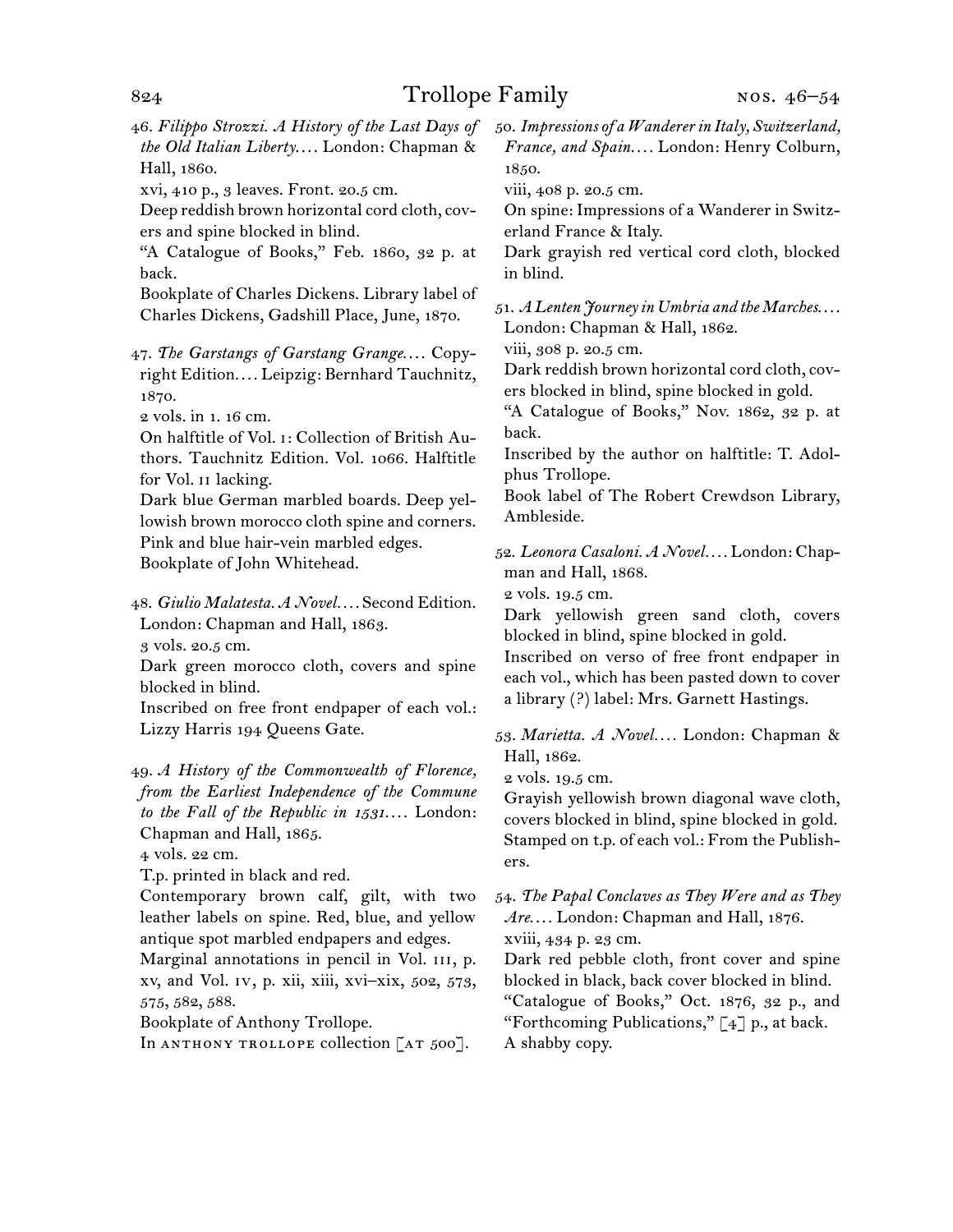nos. 55–60

55. *Paul the Pope and Paul the Friar. A Story of an Interdict...*. London: Chapman and Hall, 1861.

xvi, 391 p. Front. 20.5 cm. Dark reddish brown horizontal cord cloth, cov-

ers and spine blocked in blind.

"A Catalogue of Books," Dec. 1860, 31,  $\lceil 1 \rceil$  p. at back.

Bookplate of Charles Dickens. Library label of Charles Dickens, Gadshill Place, June, 1870.

56. *A Siren. . . .* London: Smith, Elder & Co., 1870.

3 vols. 19.5 cm.

Deep reddish orange sand cloth, covers and spine blocked in black.

57. *A Summer in Western France...*. Edited by Frances Trollope.... London: Henry Colburn, 1841.

2 vols. Colored fronts., plates. 23 cm.

Engraved t.p.

The illustrations are by Auguste Hervieu.

Light blue vertical rib cloth, covers and spine blocked in blind.

"List of New Publications," Jan. 1841, 16 p., 22 cm., at front of Vol. i. Adverts., [2] p. at back of Vol. i.

58. *What I Remember....* London: Richard Bentley and Son, Publishers in Ordinary to Her Majesty the Queen, 1887–89.

3 vols. Fronts. in Vols. i and iii. 23 cm.

T.p. printed in black and red.

Vols. i and ii, 1887, state on t.p., "In Two Volumes." Vol. III states on t.p., "In Three Volumes," and has added t.p.: The Further Reminiscences of Mr. T. A. Trollope. 1889.... Forming a Continuation of "What I Remember" Vols. I and II.

Dark grayish reddish brown diagonal fine rib cloth.

"Forthcoming Works for October and November, 1887," [4] p. at back of Vol. ii.

Vols. ii and iii have had a reddish purple paper label removed from pastedown front endpaper.

### contributions

59. *All the Year Round. A Weekly Journal.* Conducted by Charles Dickens. With Which is Incorporated Household Words. Volumes i–xx, Nos. 1–501, April 30, 1859–November 28, 1868. New Series, Vols. i–iv, Nos. 1–104, December 5, 1868 –November 26, 1870. London.

24 vols. 25 cm. (New Series, 26 cm.).

New Series, Volume iv, Nos. 82–104, June 25, 1870–November 26, 1870, conducted by Charles Dickens, Jun.

For contributions by Thomas Adolphus and Frances Eleanor Ternan Trollope and other authors included in this catalogue, see Percy H. Fitzgerald, *Memories of Charles Dickens with an Account of "Household Words" and "All the Year Round" and of the Contributors Thereto* (Bristol: J. W. Arrowsmith Ltd. [1913]).

Vols. I-II, yellowish green horizontal cord cloth, blocked in blind. Vols.  $III-XX$ , olive green vertical cord cloth (shade and texture of cloth varying), different blocking in blind. New Series, Vols. i–iv, greenish blue diagonal dot and ribbon cloth, different blocking in blind.

In DICKENS collection  $[CD 520]$ .

The Parrish Collection includes also separate numbers of *All the Year Round,* which are entered in this catalogue under the names of the contributors and the titles of the contributions.

60. *Saint Pauls. A Monthly Magazine.* Edited by Anthony Trollope. Illustrated by J. E. Millais, R.A. Vols. 1–8, October 1867 –September 1871. London: Virtue and Co., 1868–71.

8 vols. Plates, folding facsim. (Vol. 3). 22.5 cm. T.p. varies: Vols. 4–8, no illustrator's name given; Vols. 6–8, 1870–71, title is *The Saint Pauls Magazine,* and no editor's name is given. Imprint varies, Vols. 4–8: London: Strahan & Co., 1869–71.

Illustrations also by Francis A. Fraser, Marcus Stone, and George H. Thomas.